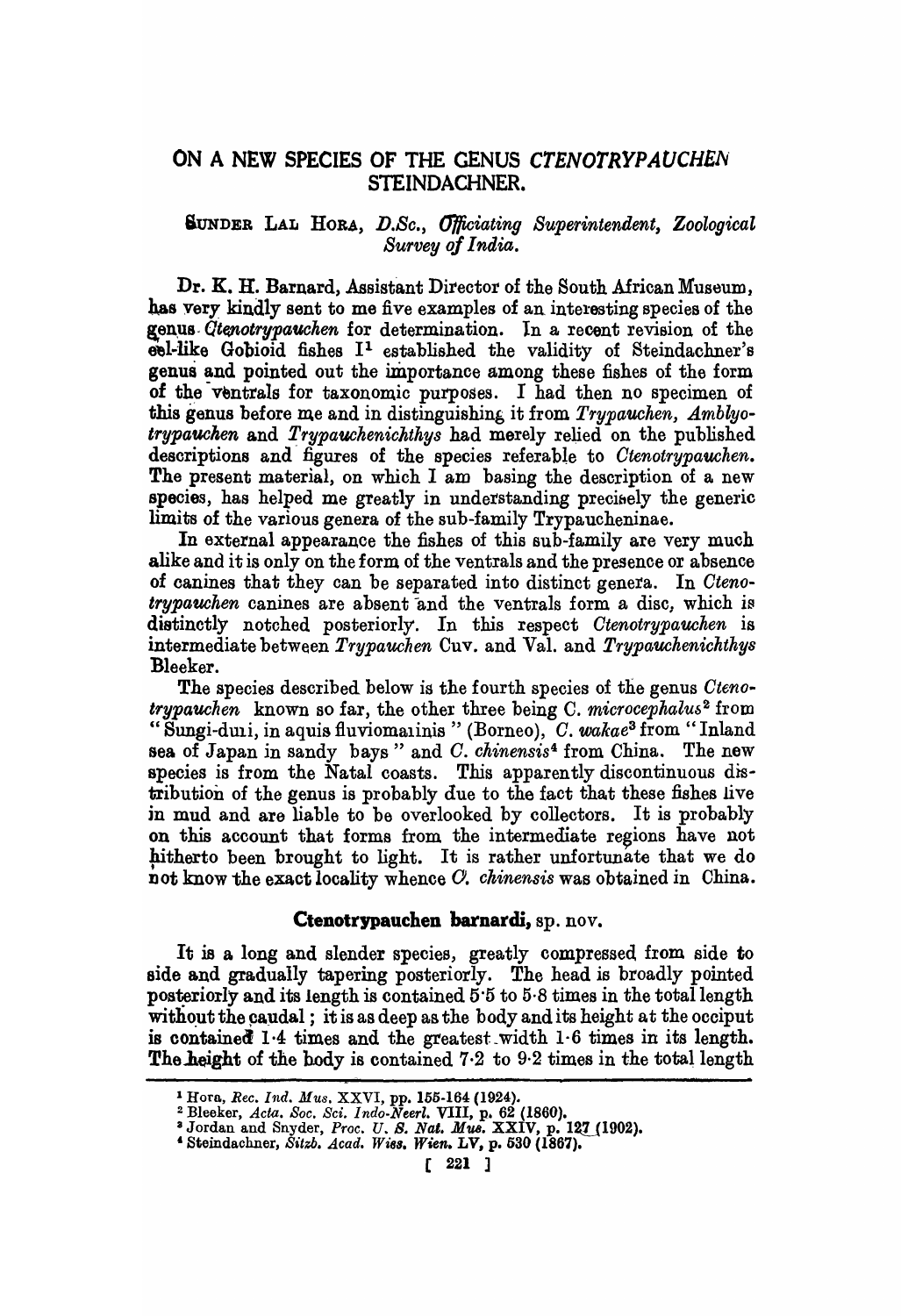without the caudal. The eyes are minute and thickly covered with skin, they are placed at the dorso-lateral borders of the orbital depressions. The interorbital space is flattened and is somewhat convex. The snout is slightly shorter than one-third the length of the head. The deep pits at the upper edge of opercle are well marked. The gill-openings are restricted to the sides and do not extend forwards; the isthmus is fairly



TEXT-FIG. 1.-Lateral view of *Ctenotrypauchen barnardi*, sp. nov., ×13/16.

broad. The mouth extends to just below the anterior end of the orbital depression, the lower jaw is slightly longer than the upper. The mouth is obliquely directed upwards. The teeth are simple and are arranged in two rows, those of the outer row being somewhat enlarged; there are no canines. There is a sharp, bony crest along the mid-dorsal longitudinal axis of the head posterior to the eyes. There is a similar nuchal crest, the ridge being posteriorly continued into the dorsal fin. There are four branchiostegal rays and the gill-rankers are represented by mere elevations on the arches. The anterior nostrils are provided with distinct tubes and the barbels are totally absent.

There are no scales on the head, but the skin is provided with many mucous pores. The body is covered with rounded, cycloid scales, but the area from nape to front of dorsal and the whole of the belly are naked. On the sides the scales extend right up to the bases of the pectorals and the gill-openings. There are about  $65$  to  $67$  series of scales along the lateral line and about 12 series of scales between the bases of thedorsal and the anal fins.



TEXT-FIG. 2.-Scale, jaws and ventral fins of *Ctenotrypauchen barnardi*, sp. nov. *a.* Ventral fins  $\times$  4<sup>1</sup>/<sub>2</sub>; *b.* Jaws  $\times$  3<sup>2</sup>/<sub>3</sub>; *c.* Dorsal scale from about the middle of the fish  $\times$  15 $\frac{3}{4}$ .

A scale from the middle of the body is more or less ovoid in general 'outline; it is somewhat broader than long. The nucleus *is* situated in the centre of the scale and there are a number of fine circular striae. all round it. The anterior half of the scale is provided with about 16 radii to the periphery from the nucleus. The whole of the scale is covered with a membrane of the skin.